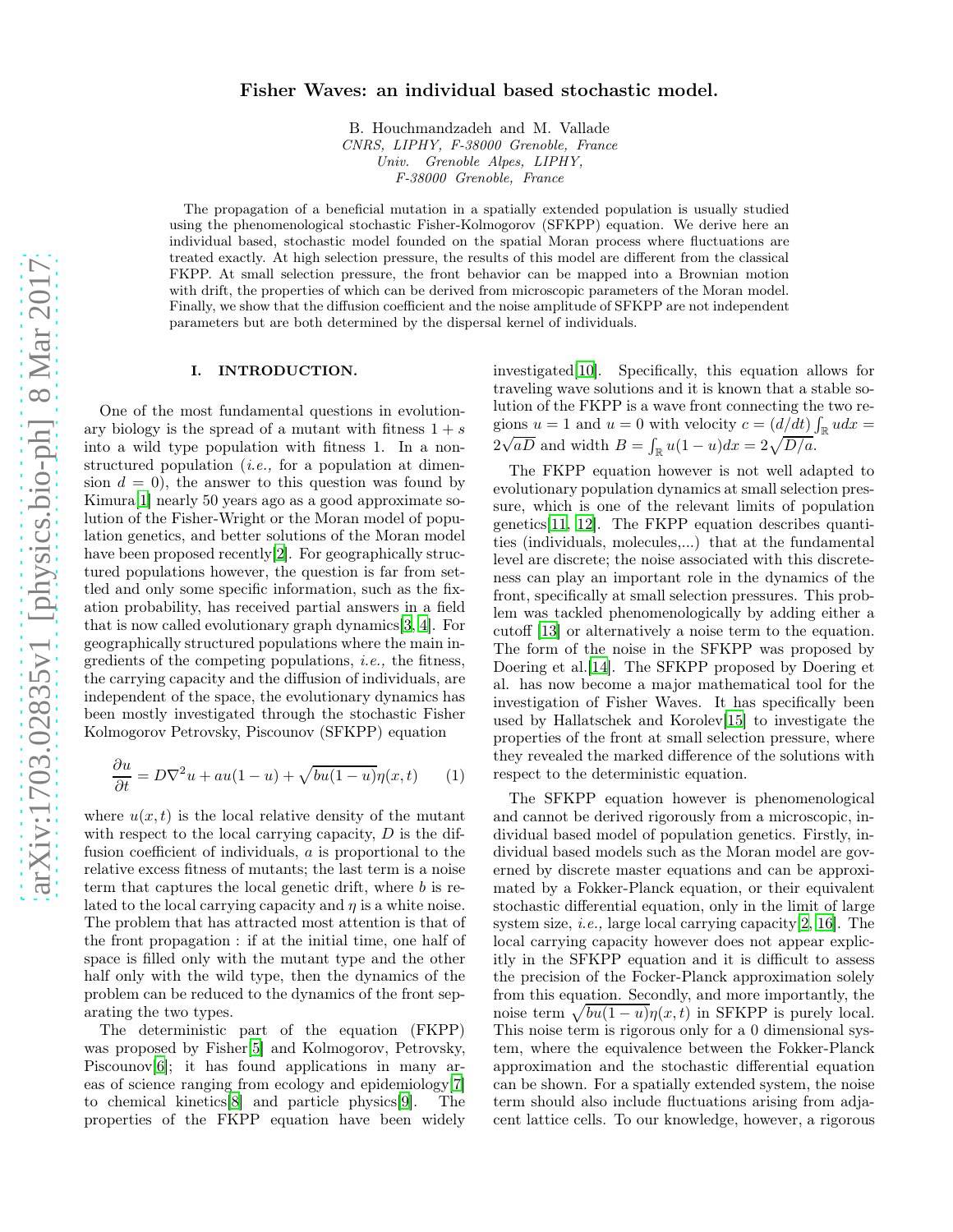derivation has not yet been achieved (see Mathematical Details [V A\)](#page-9-0). The problem of noise arising from adjacent cells was also noted by Korolev et al.[\[17\]](#page-12-16). Finally, in an evolutionary model, both the diffusion coefficient and the noise amplitude are the result of the same phenomenon of individuals replacing each other randomly and they should be linked through an Einstein like relation.

The aim of the present article is to study the dynamics of the front between mutant and wild type individuals directly from the individual based, stochastic Moran model of population genetics. For this model, the Master equation can be stated without ambiguity or approximation. We show that the mean field approximation of the Master equation gives rise to a partial differential equation that differs from the FKPP equation and its predictions at high selection pressure. Going beyond mean field, we then derive the exact equations for the evolution of the various moments of the front for a one dimensional system and solve it at small selection pressure. In this approach, the noise term is not restricted to be only local. We show, in agreement with [\[15\]](#page-12-14) that even for a neutral model (*i.e.*,  $s = 0$ ), the front is well defined and the displacement of the front can be mapped into a Brownian motion at large times, the convergence time to this state is shown to be in  $1/\sqrt{t}$ . The front drift and its velocity can then be derived at small selection pressure by a perturbatiion approach where we can show, in contrast to the FKPP predictions, that the speed of the front is linear in the excess relative fitness s. Finally, we show that the effective local population size which controls the noise amplitude, and the diffusion coefficient are both determined by the dispersal kernel of individuals and cannot be chosen as independent parameters.

This article is organized as follow. Section [II](#page-1-0) is devoted to the generalization of the Moran model to population geographically structured into demes/islands, where the dynamics of the front can be deduced from the internal population dynamics of the islands and their exchanges. We demonstrate in subsection [II A](#page-2-0) how an FKPP-like equation emerges from the mean field approximation of the Master equation and show how it differs from the classical FKPP equation. The following subsections of section [II](#page-1-0) are devoted to full stochastic treatments of the dynamics of the front. Section [III](#page-6-0) goes beyond the island model and considers general migration kernels between individuals that are no longer grouped into demes. Solving the Master equation of the model shows how the island size and migration number between neighboring islands of section [II](#page-1-0) are related through the dispersal kernel. The approach allows for the determination of the effective population size and therefore the noise amplitude. The final section is devoted to discussion and conclusions.



<span id="page-1-1"></span>Figure 1. The spatial Moran model for geographically extended populations.

# <span id="page-1-0"></span>II. THE ISLAND MODEL AND MUTANTS PROPAGATION IN 1 DIMENSION.

The fundamental model of population genetics for non structured populations[\[18](#page-12-17)] was formulated by Fisher and Wright[\[19\]](#page-12-18). A continuous time version, which is also more mathematically tractable, was proposed by Moran[\[20\]](#page-12-19). The extension of the Moran model to geographically extended populations was formulated by Kimura[\[21\]](#page-12-20) and Maruyama[\[22\]](#page-12-21) and in more recent terminology is referred to as evolutionary dynamics on graphs [\[3\]](#page-12-2). The model is also widely used in ecology, specifically in the framework of the neutral theory of biodiversity[\[23](#page-12-22)[–25\]](#page-12-23).

In this model, populations, formed of wild type individuals with fitness 1 and mutants with fitness  $1 + s$ are structured into cells (or demes or islands) each containing N individuals. When an individual dies in one island, it is immediately replaced by the progeny of another, therefore keeping the number of individuals in each island always equal to  $N$ . The replacement probability is weighted by the fitness of the individuals; moreover, the progeny stems from a local parent with probability  $(1 - m)$  or a parent from a neighboring island with probability  $m$  (figure [1\)](#page-1-1). These three parameters,  $N$ ,  $s$  and m are the only ingredients of this generic model.

Let us consider an infinitely extended one-dimensional collection of islands and call  $n_i$  the number of mutant individuals on island  $i$ . We use the vector **n** as a shorthand notation for the collection of these numbers  $\mathbf{n} = \{..., n_i, ...\}$ . The transition probability densities for the number of mutants on island  $i$  to increase/decrease by one individual is[\[4](#page-12-3)]:

<span id="page-1-2"></span>
$$
W_i^+(\mathbf{n}) = \frac{\mu(1+s)}{N} (N - n_i) \left[ n_i + \frac{m}{2} n_i'' \right] \tag{2}
$$

$$
W_i^-(\mathbf{n}) = \frac{\mu}{N} n_i \left[ (N - n_i) - \frac{m}{2} n_i'' \right] \tag{3}
$$

where  $\mu$  is the death rate of individuals and

$$
n_i'' = (n_{i-1} + n_{i+1} - 2n_i). \tag{4}
$$

The rate of increase [\(2\)](#page-1-2) for example is the probability density per unit of time that one wild type individual dies  $(\mu(N - n_i))$  multiplied by the probability that it is replaced by a mutant, either from a local parent  $(1$  $m\in(n_i/N)$  or a neighboring parent  $((m/2N)(n_{i-1} + n_{i+1}))$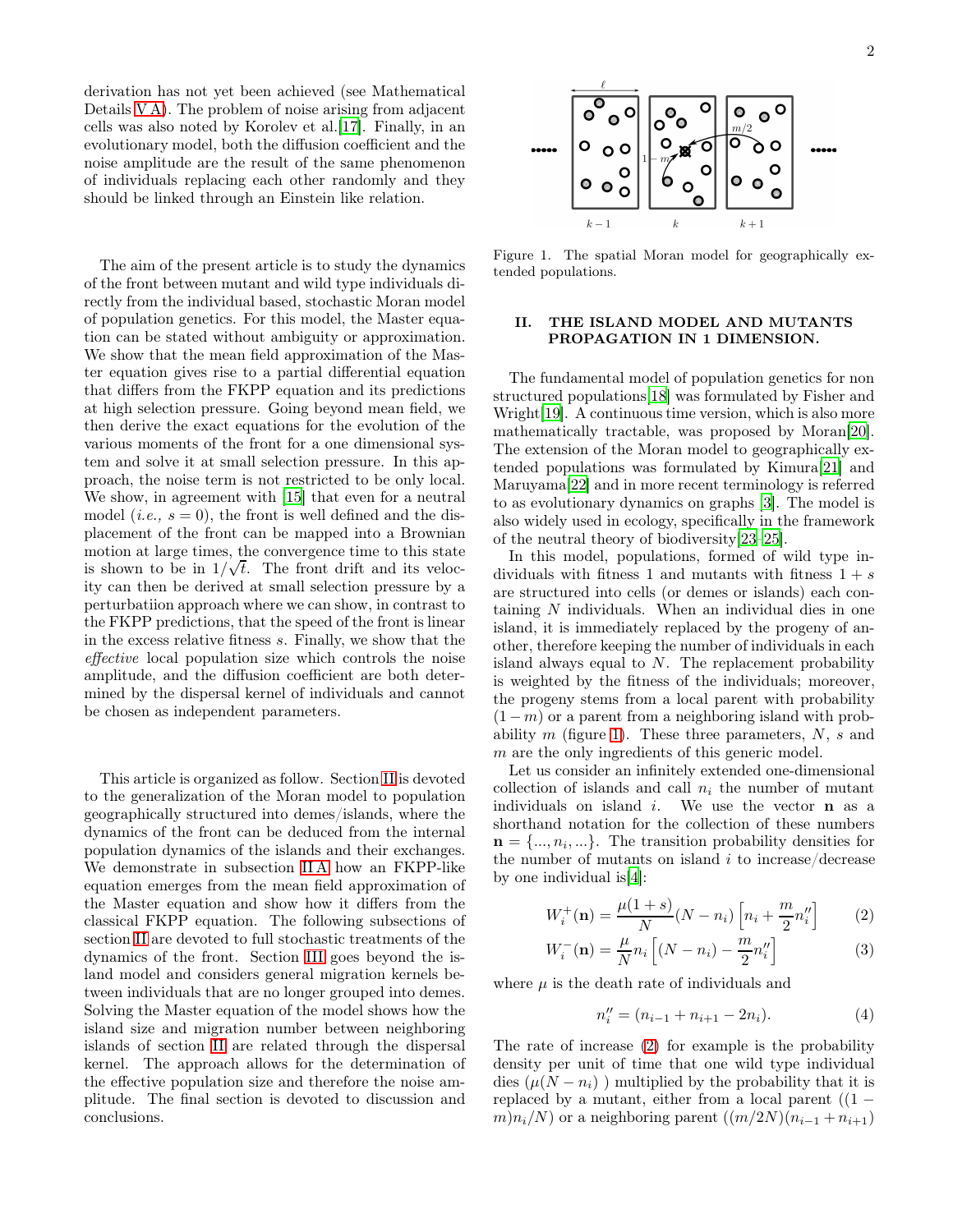), and multiplied by the fitness of the mutant  $(1+s)$ . The fitness can be seen as an increase in the death rate of the wild type individuals, or a higher replacement probability/decreased death rate for the mutants. The probability  $P(n, t)$  of observing the state **n** at time t obeys the Master equation

<span id="page-2-3"></span>
$$
\frac{dP(\mathbf{n})}{dt} = \sum_{i} \left( W_i^+(a_i \mathbf{n}) P(a_i \mathbf{n}) - W_i^+(\mathbf{n}) P(\mathbf{n}) \right) + \left( W_i^-(a_i^{\dagger} \mathbf{n}) P(a_i^{\dagger} \mathbf{n}) - W_i^-(\mathbf{n}) P(\mathbf{n}) \right) \tag{5}
$$

where  $a_i^{\dagger}$ **n** and  $a_i$ **n** are shorthand notations for states  $\{..., n_i\pm 1,...\}$ . Without loss of generality (see Mathematical Details [V D\)](#page-11-0), the initial condition we use throughout this article is that of an initial sharp front

<span id="page-2-4"></span>
$$
n_i = N \text{ if } i \le 0; = 0 \text{ otherwise } (6)
$$

### <span id="page-2-0"></span>A. Mean field approximation.

The mean field approximation for  $\langle n_i \rangle$ , the average number of individuals on island  $i$ , is obtained by neglecting fluctuations (*i.e.*, by setting  $\langle n_i n_k \rangle = \langle n_i \rangle \langle n_k \rangle$ )

$$
\frac{d\langle n_i \rangle}{dt} = \langle W_i^+(\mathbf{n}) - W_i^-(\mathbf{n}) \rangle
$$
  
=  $\frac{\mu m}{2} \langle n_i'' \rangle + \frac{s\mu}{N} (N - \langle n_i \rangle) \left( \langle n_i \rangle + \frac{m}{2} \langle n_i'' \rangle \right)$ 

Taking the space continuum limit by setting  $x = \ell i$ .  $u(x) = n_i/N$ , we obtain the partial differential equation

<span id="page-2-1"></span>
$$
\frac{\partial u}{\partial t} = D\left[1 + s(1 - u)\right] \frac{\partial^2 u}{\partial x^2} + \mu s u(1 - u) \tag{7}
$$

where the length  $\ell$  is the spatial extension of an island and  $D = \mu m \ell^2 / 2$  is the diffusion coefficient. We observe that the mean field equation of the spatial Moran model is different from the FKPP equation in the diffusion term. Fisher himself, in his original article[\[5\]](#page-12-4), had stressed that using a simple diffusion term is an oversimplification of basic population genetics processes. The modification of the diffusion term has important consequences both on the speed of the propagation front and on its width. The minimum speed of the propagating wave in the equation [\(7\)](#page-2-1) is now (see Mathematical details [V C\)](#page-10-0)

<span id="page-2-6"></span>
$$
c_{min} = 2\sqrt{\mu D s (1+s)}\tag{8}
$$

which scales as s for high value of the excess fitness, in contrast to the scaling in  $\sqrt{s}$  in the FKPP equation. Nu-merical resolutions of eq.[\(7\)](#page-2-1) (Figure [2\)](#page-2-2) show that  $v_{min}$ computed above is an excellent estimator of the speed of the front. Furthermore, the width of the front does not scale as  $\sqrt{D/\mu s}$  as in the case of the FKPP equation, but is well approximated by

<span id="page-2-7"></span>
$$
2\sqrt{D(1+s)/\mu s}\,\kappa(s)\qquad \qquad (9)
$$



<span id="page-2-2"></span>Figure 2. The FKPP (black circle) and the spatial Moran mean field (equation [7\)](#page-2-1) (red squares) are solved numerically for  $\mu = 1$ ,  $D = 0.04$  and the front speed is extracted for various values of the excess relative fitness s. Solid curves represent the theoretical values: FKPP  $c = 2\sqrt{\mu Ds}$ ; Moran  $c = 2\sqrt{\mu Ds(1 + s)}$ . Inset : Width of the front as a function of s. Black circle: FKPP; red square: Moran. Solid curves represent, for FKPP (black)  $B = 2\sqrt{D/\mu s}$ ; for Moran (red)  $B = 2\sqrt{D(1 + s)/\mu s} \kappa(s)$  (eq. [51\)](#page-11-1).

where  $\kappa(s)$  is a small correction (see Mathematical details [V C\)](#page-10-0). Specifically, for large s, the width converges to a constant  $(15/8)\sqrt{D/\mu}$ .

A phenomenological argument can be used to understand these modifications to the FKPP equation. It is well known<sup>[\[26\]](#page-12-24)</sup> that the dynamics of a pulled front is governed by the behavior at small  $u$ . In these regions, the mean field equation [\(7\)](#page-2-1) can indeed be approximated by an FKPP equation, with the effective diffusion coefficient  $D_{eff} = D(1 + s).$ 

We observe that the spatial Moran model differs significantly from the prediction of FKPP equation at high fitness s. We will show below that the same is true at low fitness. This difference was first noted by Hallatschek and Korolev[\[15\]](#page-12-14) in their study of the SFKPP equation.

### <span id="page-2-5"></span>B. Stochastic characterization of the front.

Let us now come back to the full stochastic treatment of the propagating front. The temporal evolution of local population moments can be extracted from the Master equation  $(5)$  (see Appendix VB):

$$
\frac{d\langle n_i \rangle}{dt} = \langle W_i^+ - W_i^- \rangle
$$
\n
$$
\frac{d\langle n_i n_j \rangle}{dt} = \langle n_i (W_j^+ - W_j^-) + n_j (W_i^+ - W_i^-) \rangle
$$
\n
$$
+ \delta_{i,j} \langle W_i^+ + W_i^- \rangle.
$$

The most important *global* quantities are the front displacement  $U(t)$  and its width  $B(t)$ . These global quanti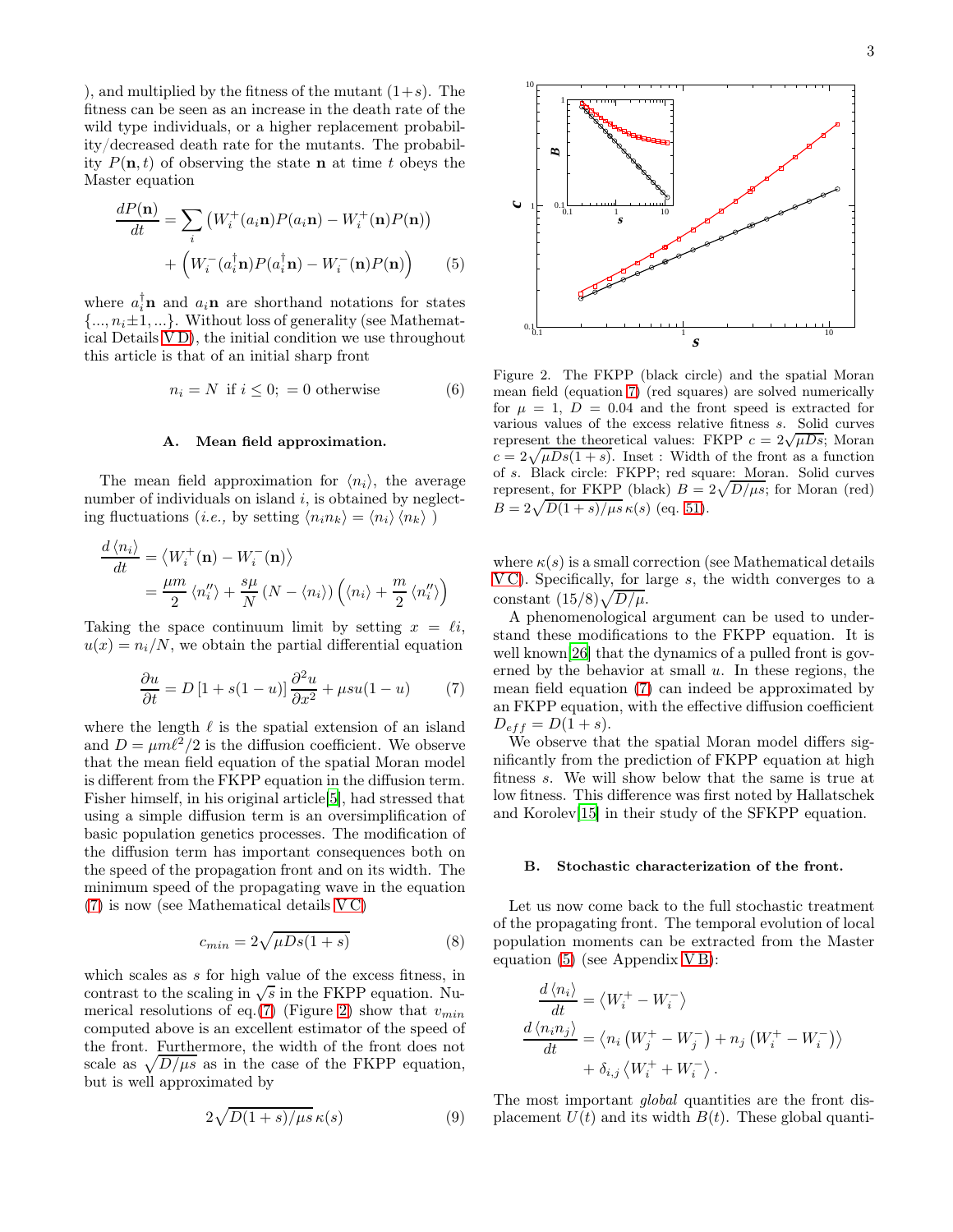ties can be measured in terms of local populations by

<span id="page-3-2"></span>
$$
U(t) = \frac{1}{N} \sum_{i = -\infty}^{+\infty} [n_i(t) - n_i(0)]
$$
 (10)

$$
B(t) = \frac{1}{N^2} \sum_{i=-\infty}^{+\infty} n_i(t) [N - n_i(t)] \tag{11}
$$

The width  $B(t)$  weights the region where the mutant population is different from either  $0$  or  $N$ , and in the continuous limit, can be expressed as  $B = \int_I u(1-u)dx$ where  $u(x) = n_i/N$ . Note that these quantities are always finite, as the sums involve only a finite number of non-zero terms. We restrict this paper to the computation of the first moments of these quantities, namely  $\langle U(t) \rangle$ , Var $(U(t))$  and  $\langle B(t) \rangle$ , where  $\langle \rangle$  stands for ensemble average. The computation of these quantities implies the computation of the second moments

<span id="page-3-5"></span>
$$
Z_p(t) = \frac{1}{N^2} \sum_i \left\{ \langle n_i(t) n_{i+p}(t) \rangle - n_i(0) n_{i+p}(0) \right\} \tag{12}
$$

The width of the front is then

<span id="page-3-1"></span>
$$
\langle B(t) \rangle = -Z_0(t) + \langle U(t) \rangle + B(0) \tag{13}
$$

and the variance of its displacement is

<span id="page-3-4"></span>
$$
V(t) = \langle U^2(t) \rangle - \langle U(t) \rangle^2
$$
  
= 
$$
\frac{1}{N^2} \sum_{i,j} \langle n_i n_j \rangle - \langle n_i \rangle \langle n_j \rangle
$$
 (14)

For the neutral front  $(s = 0)$ , self consistent, exact equations without any moment closure approximation can be derived directly for the global quantities. At small selection pressures  $Ns \ll 1$ , they can be recovered through a first order perturbation analysis.

### C. Behavior of the neutral front  $s = 0$ .

For a one dimensional system where mutants and wild type have the same fitness  $(s = 0)$ , we will show that the front separating these two populations can be envisioned as a well defined object that performs a Brownian motion and whose width fluctuates around an equilibrium value:  $\langle U(t) \rangle = 0$  and for large times,  $V(t) = mt$  and  $\langle B(t) \rangle =$  $m(N-1)/2$ .

To obtain the above quantities, we sum over local fluctuations

$$
\frac{1}{\mu} \frac{d \langle n_i \rangle}{dt} = \frac{m}{2} \langle n_i'' \rangle
$$
  

$$
\frac{1}{\mu} \frac{d \langle n_i n_j \rangle}{dt} = \frac{m}{2} \left( \langle n_i'' n_j \rangle + \langle n_i n_j'' \rangle \right)
$$
  

$$
+ \delta_{i,j} \left\{ \frac{2}{N} \langle n_i(N - n_i) \rangle + \frac{m}{2} \langle n_i'' \rangle - \frac{m}{N} \langle n_i n_i'' \rangle \right\}
$$

There are different contributions to  $d \langle n_i n_i \rangle /dt$  : one is the *local* demographic noise  $2\langle n_i(N - n_i) \rangle/N$ , which appears in the SFKPP equation ; the other term,  $m \langle n_i n_i'' \rangle /N$ , is the demographic noise due to adjacent cells and cannot a priori be neglected. In the extreme case where  $N = 1$  and therefore  $m = 1$ , the *local* demographic noise is exactly zero, but the stochasticity of the system remains the same, as we will see below.

From now on, we will measure time in generation time units, *i.e.*, set  $t \leftarrow \mu t$ . By summing over the first moments, we find trivially that the mean front position stays at its initial value

$$
\frac{d}{dt}\left\langle U(t)\right\rangle = \frac{m}{2}\sum_{i}\left\langle n''_i\right\rangle = 0
$$

The second moments on the other hand obey a set of linear differential equations

<span id="page-3-0"></span>
$$
\frac{1}{m}\frac{dZ_0}{dt} = -2(1+\alpha)Z_0 + 2(1-\beta)Z_1 + (1-\beta)C_0(15)
$$
  

$$
\frac{1}{m}\frac{dZ_p}{dt} = -2Z_p + Z_{p+1} + Z_{p-1} + C_p \quad p > 0 \qquad (16)
$$

where  $\alpha = (1 - m)/(Nm)$ ,  $\beta = 1/N$  and the coefficients  $C_p$  depend on the initial conditions :

$$
C_p = \frac{1}{N^2} \sum_i n_i(0) n_{p+i}''(0)
$$

The parameters  $\alpha$  and  $\beta$  measure the relative contribution to the demographic noise of local versus adjacent cells. The parameter  $\beta$  can be neglected with respect to  $\alpha$  only in the limit of small migration probability  $m \ll 1$ .

For an initially sharp front (eq. [6\)](#page-2-4),  $C_p = -\delta_{p,0}$ . We stress that we can assume this condition without loss of generality (see Appendix [V D\)](#page-11-0)

The above system [\(15,16\)](#page-3-0) can be solved[\[24](#page-12-25)] exactly. In the Laplace space where  $\hat{Z}_p(\omega) = \int_{\mathbb{R}^+} \exp(-\omega t) Z_p(t) dt$ , the solution is particularly simple,

$$
\hat{Z}_p(\omega) = \frac{(1-\beta)C_0}{\omega} \frac{z}{z^2 + 2\alpha z + 2\beta - 1} \frac{1}{z^p}
$$

where  $\omega = (z + 1/z) - 2$ . By taking the inverse Laplace transform the exact solution of  $Z_p(t)$  can be found as a combination of modified Bessel functions[\[24](#page-12-25)]. In this article, we are mostly concerned with the large time limit, which can be deduced from the expansion of  $\hat{Z}_p(\omega)$ around  $\omega = 0$ :

<span id="page-3-3"></span>
$$
\hat{Z}_p(\omega) = -\frac{m(N-1)}{2} \left( \frac{1}{\omega} + \frac{p-K}{\sqrt{\omega}} \right) + \mathcal{O}(1)
$$

$$
Z_p(t) = -\frac{m(N-1)}{2} \left( 1 + \frac{p-K}{\sqrt{\pi mt}} \right) + o(t^{-1/2}) \tag{17}
$$

where  $K = m(N - 1) + 2$ . The above approximation is valid for  $t \gg p^2$ ; a uniform large time approximation for all  $p$  can also be found in terms of combinations of erf functions[\[24](#page-12-25)], but is not needed here.

As  $B(0) = 0$  and  $\langle U(t) \rangle = 0$ , eq.[\(13\)](#page-3-1) implies that

$$
\langle B(t) \rangle = -Z_0(t).
$$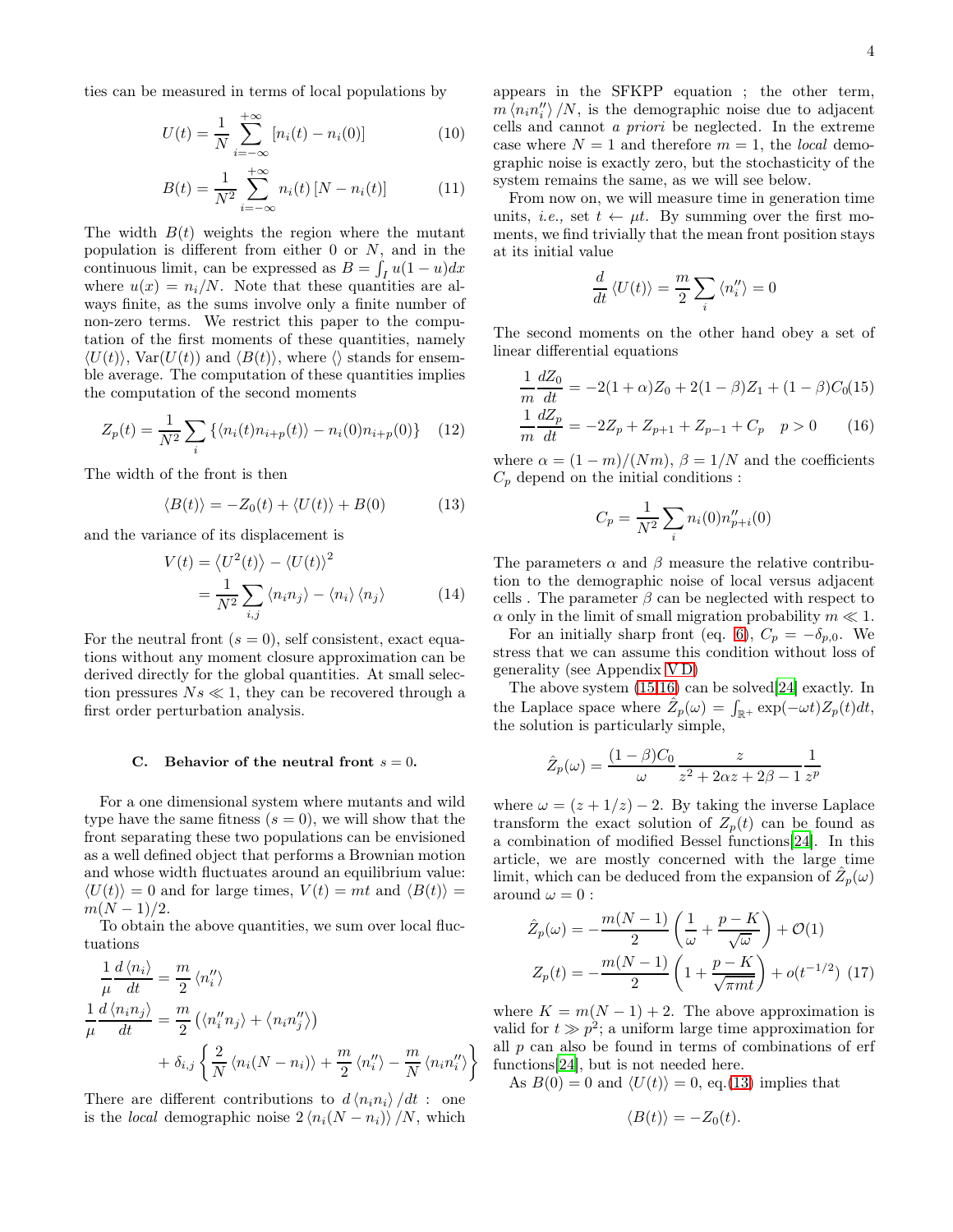

<span id="page-4-0"></span>Figure 3. Front's width (eq. [11\)](#page-3-2) computed from numerical simulations of the master equation [\(5\)](#page-2-3) by a Gillespie algorithm comprising  $M = 2000$  sites (islands) for four sets of parameters  $(N, m)$ : Black circles  $(20, 0.05)$   $(Beq = 0.475)$ ; green squares  $(40, 0.05)$   $(B_{eq} = 0.975)$ ; red diamonds  $(20, 0.2)$  $(B_{eq} = 1.9)$ ; blue triangles (40,0.2)  $(B_{eq} = 3.9)$ . (a) average front  $\langle B(t) \rangle$  computed over  $10^3$  stochastically generated  $B(t)$ , for  $t \in [0, 10^5]$ . Dotted black curves : numerical simulations ; solid red curves : theoretical prediction  $B(t) = -Z_0(t)$ (e[q17\)](#page-3-3). (b) probability distribution of the width  $B$  after equilibrium has been reached  $(t \in [1, 100] \times 10^5$ , sampling time10<sup>2</sup> ) for the same parameters as in panel a. Symbols: numerical simulations ; solid curves : exponential fits of the data  $p(B) = A \exp(-aB)$  after the peak of the distribution has been reached

The front therefore reaches a finite width

<span id="page-4-3"></span>
$$
B_{\text{eq}} = m(N-1)/2 \tag{18}
$$

and the equilibrium value is reached as  $1/\sqrt{mt}$ . Figure [3a](#page-4-0) shows the perfect agreement of these results with numerical simulations. The above equilibrium value of the width is also in agreement with the value found from the SFKPP equation<sup>[\[15](#page-12-14)]</sup>  $4Db^{-1}$  if the amplitude of the noise term is interpreted as  $b = 4\mu\ell/N$ . As noted by Hallatschek and Korolev[\[15](#page-12-14)], genetic drift alone can maintain a finite front width at  $s = 0$  in one dimension. Moreover, numerical simulations of the discrete model show that the width distribution probability of the front has an exponential tail (figure [3b](#page-4-0))

Note that the width  $B$  defined above as

$$
\langle B \rangle = \sum_{i} \langle b_i \rangle = \frac{1}{N^2} \sum_{i} \langle n_i(N - n_i) \rangle
$$

weights the regions with populations  $0 < n_i < N$ , but contains no information about their spatial distribution. A spatially wide front composed for example of alternating  $n = 0$  and  $n = N$  islands will have  $B = 0$ .

The shape of the front can be characterized more precisely by using the moving frame of the front as the reference frame and computing the mean relative mutant



<span id="page-4-2"></span>Figure 4. Mean front shape  $\beta_i$  (eq. [20\)](#page-4-1) as a function of distance to the center of the front  $i$ , in the moving reference frame. Numerical simulations schemes are the same as in figure [3,](#page-4-0) with  $M = 6000$ . In each sampled stochastic realization, the displacement is computed from the relation [\(10\)](#page-3-2) and the mutant population numbers in each site  $i$  in a window of 1000-2000 sites around *this* position are recorded. The mean front shape  $\nu_i$  (eq[.19\)](#page-4-1) is computed on approximately  $10^7$  samples. (a)  $\beta_i$  as a function of i for various  $(N, m)$ parameters : (20, 0.05) black, (40, 0.05) green, (20, 0.2) red,  $(40,0.2)$  blue. (b) Same as in panel (a), but the x axis for each curved is normalized by the corresponding equilibrium width  $B_{\text{eq}} = (N-1)m/2$ . (c) The long tail of the front  $\beta_i$  (solid curves), where the parameters are the same as in panel (a). The dashed lines represent the function  $y = Beq/2i$  as visual guides.

number  $\nu_i$  and their weight  $\beta_i$  in this frame

<span id="page-4-1"></span>
$$
\nu_i = \frac{1}{N} \left\langle n_{i+[U]} \right\rangle \tag{19}
$$

$$
\beta_i = \nu_i (1 - \nu_i) \tag{20}
$$

where  $[U]$  is the integer part of the front displacement given by the relation [\(10\)](#page-3-2). These quantities are difficult analytically but are readily computed by numerical simulation, as shown in Figure [4.](#page-4-2) As it can be observed, the mean front shape  $\beta_i$ , which is a function of N and  $m$  (Figure [4a](#page-4-2)) is spatially extended and decreases slowly as a function of  $i$ , the distance to the center of the front (Fig. [4c](#page-4-2)). The width  $B_{eq}$  computed above remains however a good indicator of the mean front shape, and all  $\beta_i$ curves can be superimposed when the normalized index  $i/B_{\text{eq}}$  is used(Fig. [4b](#page-4-2)).

The variance of the position of the front  $V(t)$  =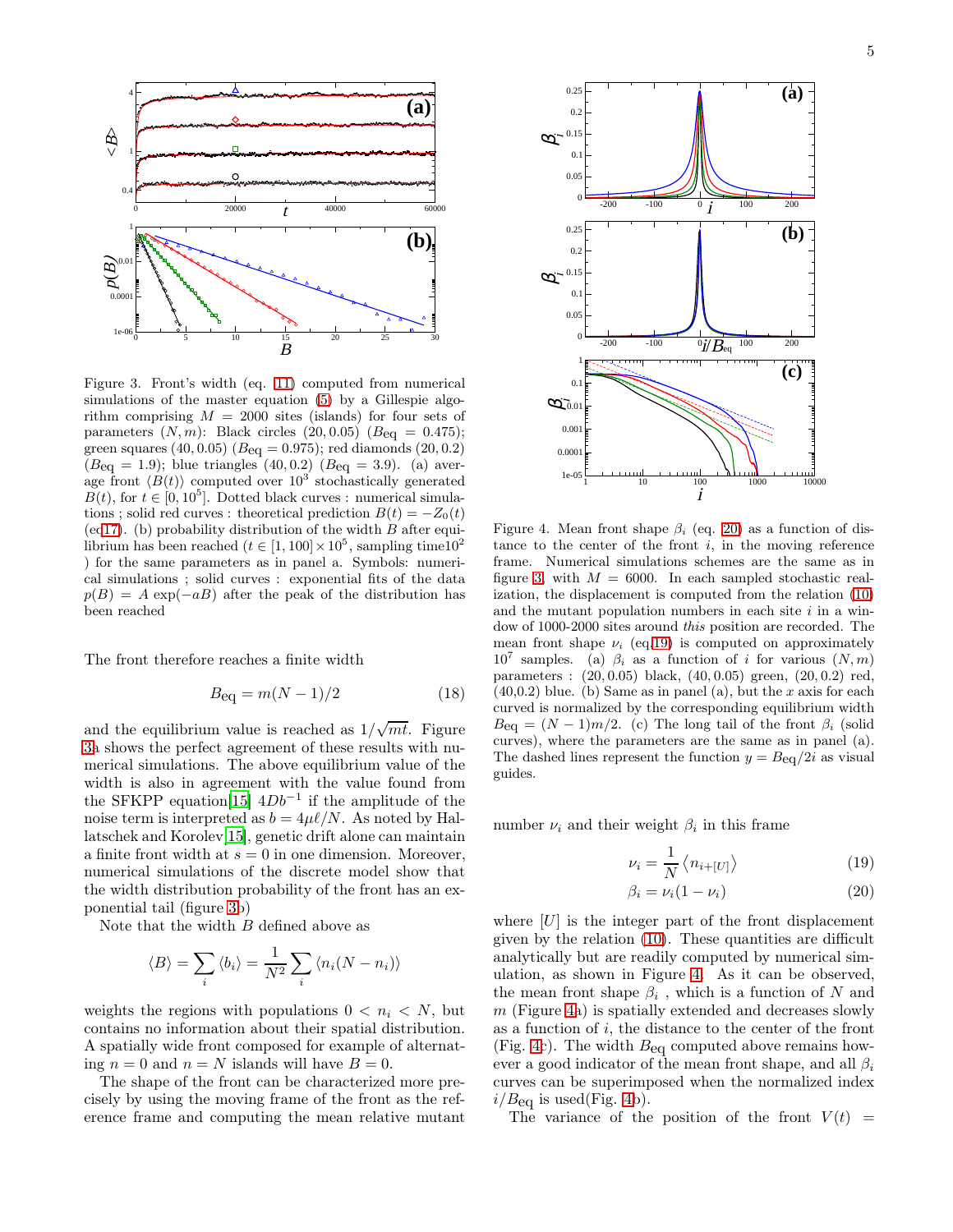

<span id="page-5-1"></span>Figure 5. Solid curves: Variance of the position of the neutral front as a function of time, computed from numerical simulations of the master equation [\(5\)](#page-2-3) by a Gillespie algorithm, for various values of the migration parameter  $m=0.05,0.1,0.15,0.25$  and  $N = 10$ . Dashed lines: the theoretical values of  $V(t) = mt$  (eq. [21\)](#page-5-0) for corresponding m. The numerical simulations comprised  $M = 2000$  sites and the variance was computed over  $6.4 \times 10^3$  stochastically generated  $U(t)$ , for  $t \in [0, 10^5]$ .

 $\langle U^2(t) \rangle - \langle U(t) \rangle^2$  can be extracted by similar methods from equation [\(14\)](#page-3-4) :

$$
\frac{dV}{dt} = \frac{2}{N^3} \sum_{i} \left\{ \langle n_i (N - n_i) \rangle - \frac{m}{2} \langle n_i n_i'' \rangle \right\}
$$

$$
= \frac{2}{N} \left\{ \langle B(t) \rangle - m \left( Z_1(t) - Z_0(t) \right) - \frac{m}{2} C_0 \right\}.
$$

As  $Z_p(t)$  can be computed exactly, the temporal evolution of the variance can also be computed exactly. The result is particularly simple for large times  $t \gg 1$ 

<span id="page-5-0"></span>
$$
V(t) = mt + \mathcal{O}(\sqrt{mt})
$$
 (21)

The surprising result is that for large times, the diffusion of the front is independent of its width. The figure [5](#page-5-1) shows the agreement of this expression with numerical solutions.

### D. Behavior of the front at small s.

For a non-zero excess relative fitness, the moment closure does not hold and the front characteristics can no longer be derived exactly. It is however possible to derive the front speed to the first order of the perturbation s.

For  $s > 0$  the position of the front is given by

$$
\frac{d\langle U \rangle}{dt} = \frac{1}{N} \sum_{i} \langle W_i^+(\mathbf{n}) - W_i^-(\mathbf{n}) \rangle
$$

$$
= s \left\{ B(t) - m \left( Z_1(t) - Z_0(t) \right) - \frac{m}{2} C_0 \right\}
$$



<span id="page-5-2"></span>Figure 6. Speed  $c$  (panel (a)) and width  $B$  (panel B) of the front as a function of excess relative fitness  $s$  for  $m = 0.05$  and  $N = 10, 20, 40,$  and 100. Solid lines in panel (a) represent the first order theoretical expression  $c = Nms/2$  for  $Ns \leq 0.5$ . Dashed green lines represent the mean field values  $c_{\text{m.f}} =$  $2ms(s + 1)$  and  $B_{m,f} = \sqrt{2m(s + 1)/s}$ .

At small selection pressures  $Ns \ll 1$ , on expanding the above expression to the first order of perturbation, we find, in the limit of large time

<span id="page-5-3"></span>
$$
\frac{d\langle U\rangle}{dt} = \frac{mNs}{2} + \mathcal{O}(1/\sqrt{t})\tag{22}
$$

Note that at small s, the front speed scales as the selection *pressure* Ns. Even for  $N = 1$  when the front width  $B_{eq} = 0$ , the front acquires a non-zero speed (figure [6\)](#page-5-2).

The above computation of the position of the front at  $s > 0$ , which is a first order moment, requires the knowledge of second order moments  $Z_i$  at  $s = 0$ . The same line of argument shows that computing the variance of the position and width of the front for  $s > 0$ , which are second order moments, necessitates the computation of third order statistical quantities. Even though computation of higher momenta is theoretically possible in the neutral case  $s = 0$ , their effective computation remains extremely tedious.

Figure [6](#page-5-2) shows the result of stochastic based numerical simulations for a wide range of s and the agreement with expression  $(22)$  at small selection pressure. It can be observed that the mean field approximation becomes correct only at very high excess relative fitness s and local population size  $N$ . Fluctuations modify significantly the prediction of the FKPP model.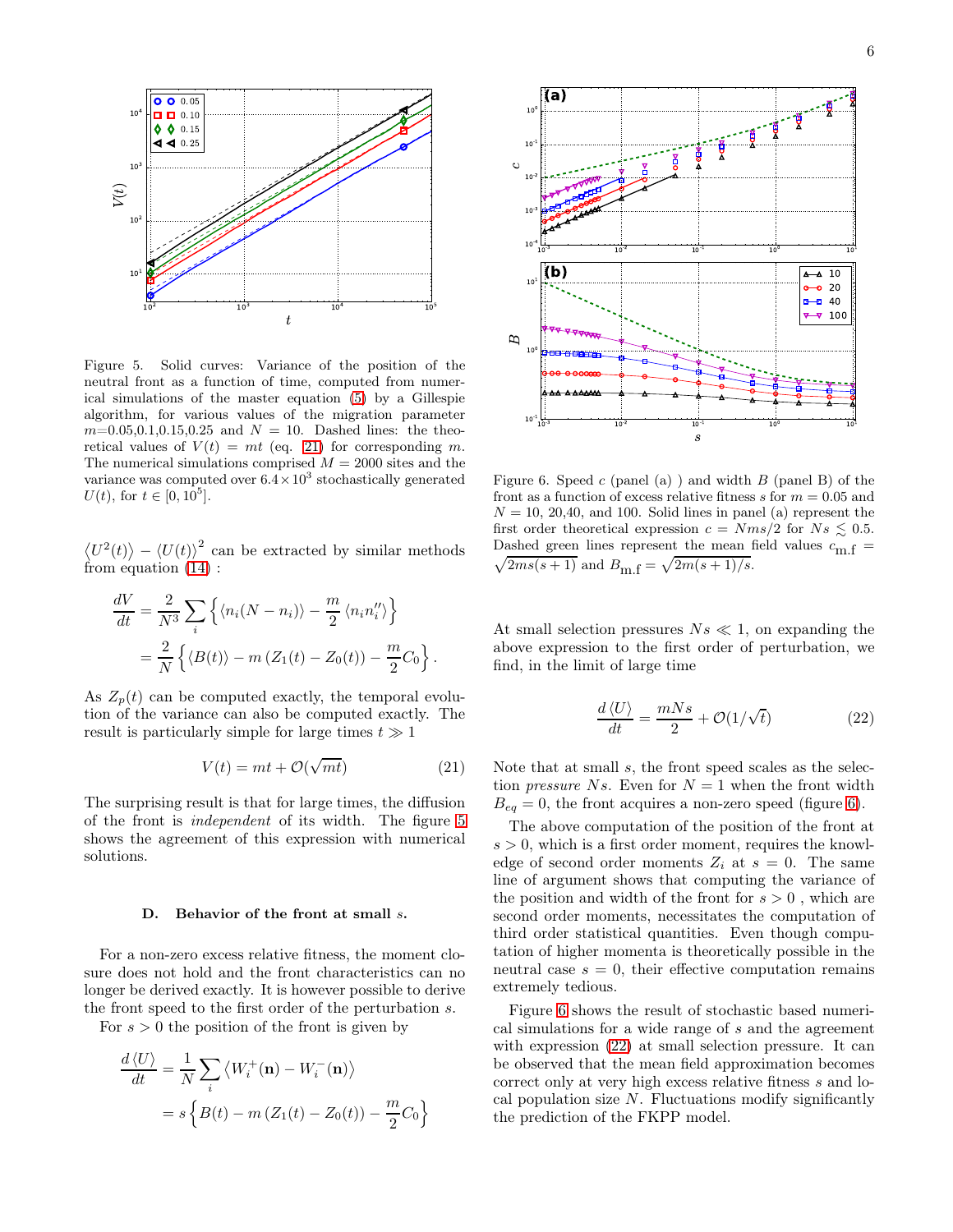

<span id="page-6-1"></span>Figure 7. Neutral spatial Moran model with general migration kernel. (a) Individuals are uniformly distributed in space ; when an individual at site  $i$  dies, it is replaced by the progeny of its k–th neighbor with probability  $m(k)$ . (b) Individuals are grouped into demes of population size  $N^*$ . In the classical scheme of SFKPP (figure [1\)](#page-1-1), the detailed migration kernel  $m(k)$  is replaced by a single number  $m^*$  of migration between neighboring demes.

# <span id="page-6-0"></span>III. MICROSCOPIC MODEL AND GENERAL MIGRATION KERNEL.

In the SFKPP description of the mutant wave (eq[.1\)](#page-0-0) the diffusion coefficient  $D$  and the amplitude of the noise b are considered independent parameters. The same is true for the island model of the preceding section where the population size of the island  $N$  and the migration probability m between neighboring islands were considered independent. However, at the individual level of evolution, both migration and genetic drift are the result of the same phenomenon of individuals replacing each other. These two parameters must therefore be linked through an Einstein-like relation and cannot be independent.

There is a level of arbitrariness in the island model in the manner in which individuals are grouped together and deme size  $N$  is chosen. As the amount of fluctuations is critically controlled by  $N$ , the grouping process is crucial. This arbitrariness also impacts on the migration probability. The very existence of a unique migration rate between nearest neighbor islands can be brought into question. Consider for example the low migration limit  $(m \ll 1)$  of the island model: two individuals physically far apart from each other but grouped into the same island will have a higher probability of replacing each other than two close individuals belonging to neighboring islands.

A more rigorous approach to this problem would be to consider a "microscopic" model where individuals are uniformly distributed in space and not arbitrarily grouped into demes/islands. In this microscopic model, migration/replacement is not restricted to nearest neighbors (figure [7a](#page-6-1)): when an individual dies at site  $i$ , it has a probability  $m_i^j$  of being replaced by the progeny of an individual at site  $j$ . Solving exactly this strictly individual model then leads us to choose the effective population size of each deme, which is used in the stepping stone approach (figure [7b](#page-6-1)) and derive the exact relation between the diffusion coefficient and the noise amplitude, both of which are a function of the dispersal kernel  $m_i^j$ .

In this evolutionary graph approach, each site contains exactly one individual (either wild type or mutant)  $n_i =$ 0, 1 ; the transition probability densities for the number of mutants on site  $i$  to increase/decrease by one individual is a simple generalization of equations [\(2,3\)](#page-1-2) . Thus:

<span id="page-6-5"></span>
$$
W_i^+(\mathbf{n}) = (1+s)\mu(1-n_i) \sum_j m_i^j n_j \tag{23}
$$

$$
W_i^{-}(\mathbf{n}) = \mu n_i \sum_j m_i^j (1 - n_j)
$$
 (24)

where  $m_i^j$  is the probability that the progeny of an individual at site  $j$  replaces an individual at site  $i$ . In the literature of plants, the migration probability  $m_i^j$  is known as the dispersal kernel and can be measured precisely in the field[\[27\]](#page-12-26). In the following, we will consider dispersal kernels that depend only on the distance between two sites, *i.e.*,  $m_i^j = m(|j - i|)$ .

# A. Mean field approximation.

Following the same steps as in subsection [II A,](#page-2-0) it is straightforward to deduce the mean field approximation of the corresponding master equation. For a migration probability that depends only on the distance between two sites, the mean field approximation is exactly the same as expression [\(7\)](#page-2-1), where  $\ell$  here is the interindividual distance (lattice size),  $\mu$  the death rate and the diffusion coefficient

<span id="page-6-2"></span>
$$
D = \frac{\mu\ell^2}{2} \sum_k k^2 m(k) \tag{25}
$$

is given in terms of mean dispersal distance.

From now on and to avoid confusion, we will refer to all quantities derived in the island approximation (the macroscopic view) of section [II](#page-1-0) by the super script  $\star$ . The diffusion coefficient of the mean field approximation derived in subsection [II A](#page-2-0) (relation [7\)](#page-2-1), for example, is

<span id="page-6-3"></span>
$$
D^* = \frac{\mu \ell^*^2}{2} m^* \tag{26}
$$

For a 1d system, the patch extension  $\ell^* = N^* \ell$  (figure [7b](#page-6-1)) ; comparing expression [\(25\)](#page-6-2) and [\(26\)](#page-6-3) therefore leads to

<span id="page-6-4"></span>
$$
N^{\star 2}m^{\star} = \sum_{k} k^{2}m(k) \qquad (27)
$$

We observe here that the deme size  $N^*$  and the migration probability between demes  $m^*$  are indeed linked through equation [\(27\)](#page-6-4).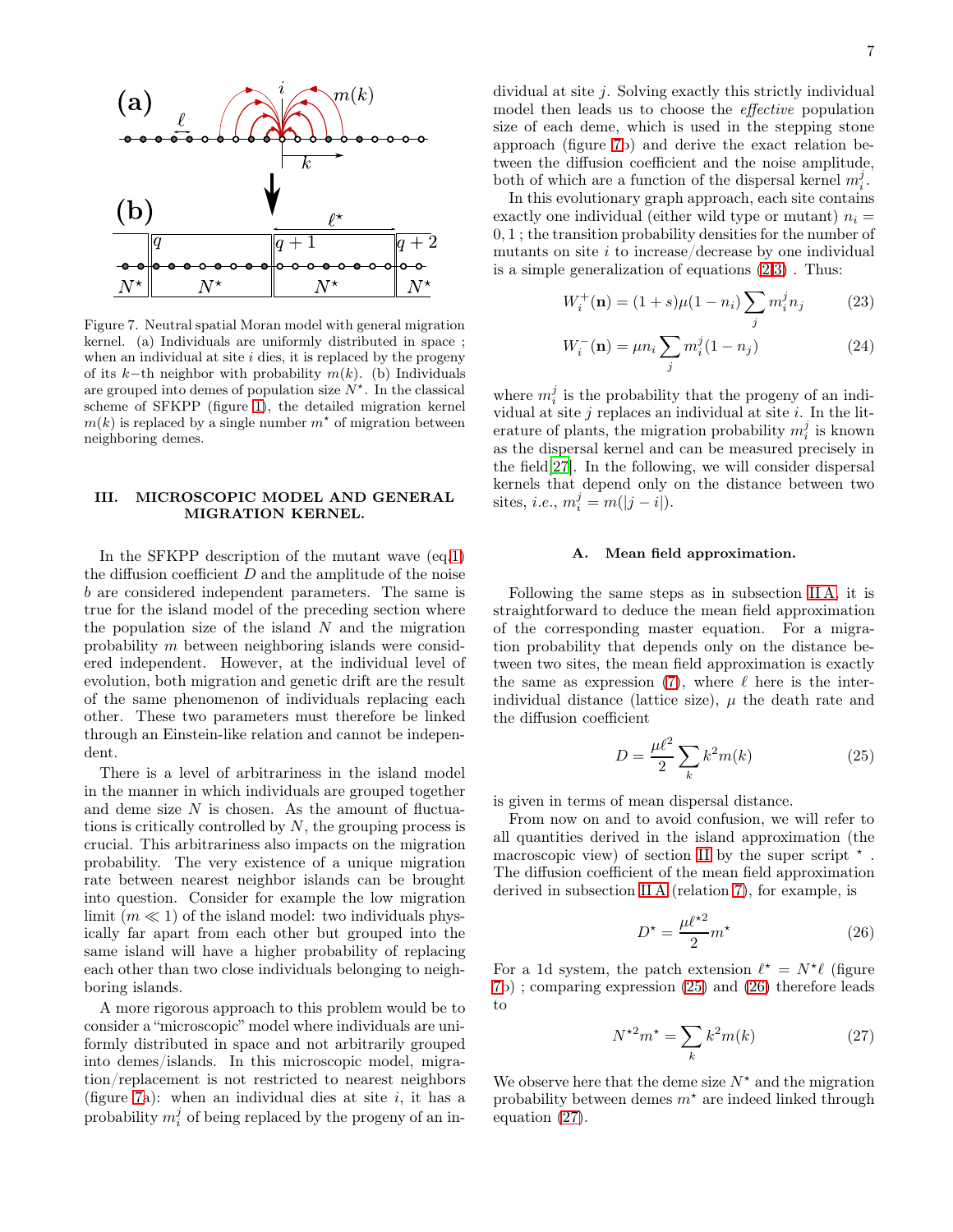8

# <span id="page-7-8"></span>B. Stochastic characterization of the neutral front at  $s=0$ .

The relation  $(27)$  is not sufficient to determine the  $ef$ fective population size  $N^*$  of islands. To address this issue, we need to solve exactly the full stochastic model. We restrict the computation here to the neutral case  $s = 0$ , the derivations for  $s \neq 0$  following precisely the steps developed previously.

The computational approach is similar to subsection [II B.](#page-2-5) As before, the displacement of the front is defined as

<span id="page-7-9"></span>
$$
U(t) = \sum_{i = -\infty}^{+\infty} [n_i(t) - n_i(0)]
$$
 (28)

and

$$
\frac{d}{dt}\langle U(t)\rangle = \sum_{i} \langle W_i^+(\mathbf{n}) - W_i^-(\mathbf{n})\rangle
$$

Therefore, for the neutral front  $s = 0$ ,  $d_t \langle U \rangle = 0$  and  $\langle U(t)\rangle = 0.$ 

The second order moments are also defined as before

<span id="page-7-1"></span>
$$
Z_p(t) = \sum_i \langle n_i(t)n_{i+p}(t) \rangle - n_i(0)n_{i+p}(0) \tag{29}
$$

and we note that  $Z_p = Z_{-p}$ . The equations governing  $Z_p$ for the rescaled time  $t \leftarrow \mu t$  are

<span id="page-7-0"></span>
$$
\frac{d}{dt}Z_0 = -2Z_0\tag{30}
$$

$$
\frac{d}{dt}Z_p = 2\sum_{k=-\infty}^{\infty} m(k) (Z_{p+k} - Z_p) + C_p \quad p \neq 0 \tag{31}
$$

where the  $C_p$  are defined by the initial condition

$$
C_p = 2 \sum_k m(k) \sum_i n_i(0) (n_{i+p+k}(0) - n_{i+p}(0))
$$

Note that equation [\(30\)](#page-7-0) implies that  $Z_0(t) = 0$ . This is due to the fact that  $n_i^2 = n_i$  and therefore  $Z_0(t) = \langle U(t) \rangle$ .

For an initially sharp front

$$
n_i = 1 \text{ if } i \le 0; = 0 \text{ otherwise} \tag{32}
$$

which will be used here,

<span id="page-7-3"></span>
$$
C_p = 2 \sum_{k > |p|} m(k) (|p| - k)
$$
 (33)

For simplicity, we further restrict the solution of equations [\(30-31\)](#page-7-0) to the generic geometric dispersal kernel

<span id="page-7-2"></span>
$$
m(k) = (1 - \delta_{k,0}) \frac{1 - \lambda}{2\lambda} \lambda^{|k|} \tag{34}
$$

where the parameter  $\lambda$  controls the dispersal length  $\kappa$ :

<span id="page-7-4"></span>
$$
\kappa^2 = 2 \sum_{k>0} k^2 m(k) = \frac{1+\lambda}{(1-\lambda)^2}
$$
 (35)



<span id="page-7-5"></span>Figure 8. Numerical simulation of the second moment  $Z_p$ (eq. [29\)](#page-7-1) in the neutral Moran model with geometric seed dispersal kernel (eq. [34\)](#page-7-2) for  $p = 1, 2, 4, 8$ . (Inset) Same data but convergence to the limiting value  $Z(\infty)$  is shown; the gray dashed line is  $\propto 1/\sqrt{t}$ . Time is measured in units of generation time  $(1/\mu)$ . For the numerical simulation, a lattice of 4096 individuals is used and the result is averaged over  $8 \times 10^5$  trials.

The case  $N^* = 1$ ,  $m^* = 1$  of the preceding section is obtained when  $\lambda \to 0$ . Note that in the framework of the Moran model used here, a dead individual cannot replace itself, hence  $m(0) = 0$ . Moreover, for the geometric dispersal kernel, relation [\(33\)](#page-7-3) becomes

$$
C_p = \frac{-1}{1 - \lambda} \lambda^{|p|}
$$

It is straightforward to check that again all  $Z_p$  converge as  $\propto 1/\sqrt{t}$  to the same value

<span id="page-7-7"></span>
$$
Z_p(\infty) = -\frac{\lambda}{(1-\lambda)^2} = \theta^2 - \kappa^2 \tag{36}
$$

where  $\kappa^2$  is defined in [\(35\)](#page-7-4) and  $\theta = 2 \sum_{k>0} k m(k)$ =  $1/(1-\lambda)$ . We observe that the stationary value of  $-Z_p$  is given by a quantity similar to the variance of the dispersal kernel. Figure [8](#page-7-5) shows the agreement between these results and individual based numerical simulation of the same system.

The width of the front can no longer be measured as in relation [\(11\)](#page-3-2) by  $B = \sum_i n_i(1 - n_i)$  which is always 0. Other analog metrics such as

<span id="page-7-6"></span>
$$
Y_p = \sum_{i} (n_i - n_{i+p})^2
$$
 (37)

can be used to characterize the front. It is straightforward to show that

<span id="page-7-10"></span>
$$
Y_p = p - 2Z_p \tag{38}
$$

Figure [9](#page-8-0) shows the excellent agreement between the theoretical results and the numerical simulations.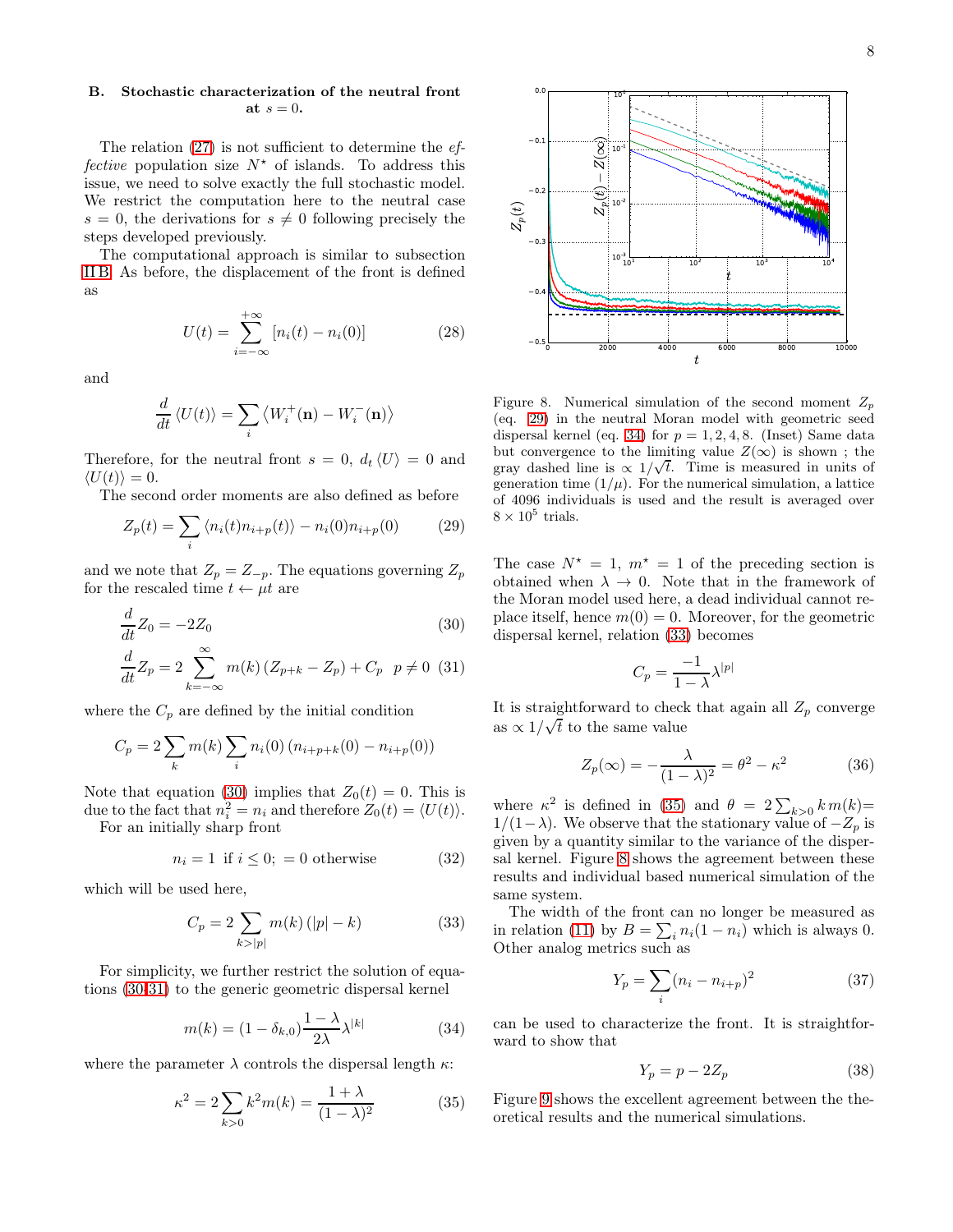

<span id="page-8-0"></span>Figure 9. (a) Numerical simulation of the front width  $Y_1(t)$  (eq. [37\)](#page-7-6) in the neutral Moran model with geometric seed dispersal kernel (eq. [34\)](#page-7-2) for increasing value of  $\lambda = 0.25, 0.33, 0.4, 0.5, 0.55, 0.6, 0.66$  and 0.75. (b) Same data but convergence to the limiting value  $Y_1(\infty)$  is shown; the gray dashed line is  $\propto 1/\sqrt{t}$ . Time is measured in units of generation time  $(1/\mu)$ . The numerical simulation parameters are identical to figure [8.](#page-7-5)

The variance of the front displacement  $V = \langle U^2 \rangle$  –  $\left\langle U\right\rangle ^{2}$  can be computed by methods analogous to the previous section:

$$
\frac{dV}{dt} = \sum_{i} (W_i^+ + W_i^-)
$$

$$
= -2\sum_{k} m(k)Z_k - C_0
$$

where the  $W_i^{\pm}$  are the transition rates [\(23,24\)](#page-6-5) and  $C_0$  is defined by relation [33\)](#page-7-3). For the geometric kernel  $m(k)$ (eq. [34\)](#page-7-2), using the long term solution [\(36\)](#page-7-7) leads to

<span id="page-8-2"></span>
$$
V(t) = \kappa^2 t + \mathcal{O}(\sqrt{t})
$$
\n(39)

### C. Grouping into islands.

We now group individuals virtually into islands of size  $N^*$  and establish the condition under which the results obtained by the SFKPP/islands model are valid.

A patch of population size  $N^*$  is a virtual packing of individuals into a deme, which we refer to by its index  $q$ (Figure [7b](#page-6-1)). The number of mutants in patch  $q$  is

<span id="page-8-4"></span>
$$
n_q^* = \sum_{a_q}^{b_q} n_i \tag{40}
$$

where  $b_q = a_q + N^* - 1$  and  $a_{q+1} = b_q + 1$ . Note that we have  $N^*$  possible choices for grouping individuals, as we can set  $a_q = N^*q + r$ , where  $r = 0, 1, ..., N^* - 1$ . We define the displacement and the width of the (macroscopic) front as in subsection [II B](#page-2-5) (definitions  $10,11$ )

<span id="page-8-1"></span>
$$
U^{\star}(t) = \frac{1}{N^{\star}} \sum_{q=-\infty}^{+\infty} \left[ n_q^{\star}(t) - n_q^{\star}(0) \right]
$$
 (41)

$$
B^*(t) = \frac{1}{N^{*2}} \sum_{q=-\infty}^{+\infty} n_q^*(t) \left[ N^* - n_q^*(t) \right] \tag{42}
$$

We compute the statistical properties of these quantities by taking into account the detailed migration kernel (subsection [III B\)](#page-7-8) and compare them to the results obtained in subsection [II B](#page-2-5) where migrations were approximated by a single migration probability  $m^*$  between neighboring demes.

The macroscopic displacement  $U^*$  (relation [41\)](#page-8-1) is easily related to the microscopic displacement U (relation [28\)](#page-7-9) :

$$
U^* = \frac{1}{N^*} \sum_{q=-\infty}^{+\infty} \sum_{a_q}^{b_q} [n_i(t) - n_i(0)]
$$

$$
= \frac{1}{N^*} \sum_{i=-\infty}^{\infty} [n_i(t) - n_i(0)]
$$

$$
= \frac{1}{N^*} U
$$

and therefore  $V^* = \text{Var}(U^*) = \text{Var}(U)/N^{*2}$ . The variance of the microscopic displacement V is given by relation [\(39\)](#page-8-2), and hence, for long times,

$$
V^* = \frac{\kappa^2}{N^{\star 2}} t \tag{43}
$$

Comparing this expression to the relation  $V^* = m^*t$  of the island model (section [II\)](#page-1-0) where  $m^*$  is the migration probability between demes, we see that we must have

<span id="page-8-3"></span>
$$
m^* = \kappa^2 / N^{\star 2} \tag{44}
$$

The above relation is a confirmation of relation [\(27\)](#page-6-4), which we obtained by a mean field approximation. We can also compute, at small selection pressure Ns, the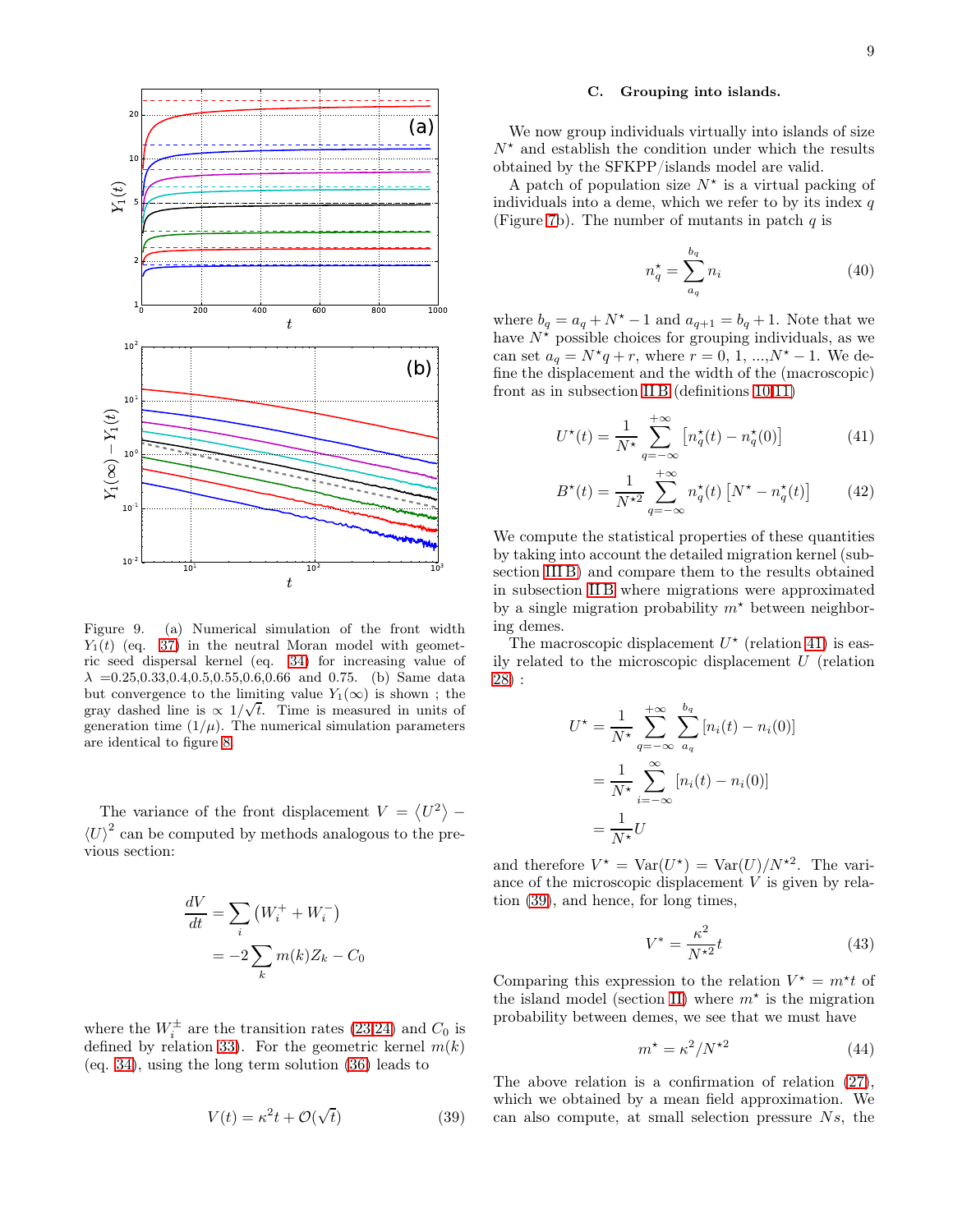speed of the front that we find to be  $c = s\kappa^2/2$ . Comparing this result to the speed  $c^* = c/N^* = sN^*m^*/2$  (eq. [22\)](#page-5-3) of the island model leads again to the same relation between  $m^*$  and  $N^*$  as relation [\(44\)](#page-8-3).

The macroscopic width of the front (relation [42\)](#page-8-1) can also be computed in terms of microscopic quantities (see Appendix [V E\)](#page-11-2)

$$
B^* = \frac{1}{N^{*3}} \sum_{p=1}^{N-1} (N^* - p) Y_p
$$

where  $Y_p$  are the microscopic front width (defined by relation [37\)](#page-7-6). For large times, relations [\(38\)](#page-7-10) and [\(36\)](#page-7-7) lead to

$$
B^* = \frac{N^* - 1}{N^{*2}} \left[ \kappa^2 - \theta^2 + \frac{1}{6} (N^* + 1) \right]
$$
 (45)

The above relation is in perfect agreement with numerical simulations. Comparing the above relation to the width of the front  $B^* = m^*(N^* - 1)/2$  of the island model (relation [18\)](#page-4-3) and using relation [\(44\)](#page-8-3) for  $m^*$ , we find that we must have

$$
N^* = 3\theta - 1\tag{46}
$$

The above result determines the effective population size in terms of the dispersal kernel. More precisely,

$$
N^* = \frac{2 + \lambda}{1 - \lambda}
$$

$$
m^* = \frac{1 + \lambda}{(2 + \lambda)^2}
$$

We note that  $m^*$  is weakly dependent on  $\lambda$  over its whole range of variation [0, 1], whereas  $N^*$  diverges as the dispersion characteristic length when  $\lambda \to 1$ .

### IV. DISCUSSION AND CONCLUSION.

In this article, we have used the formalism of the spatial Moran model to study the propagation of mutants in a one dimensional geographically extended population. The propagation of the mutant wave has usually been studied in the framework of the SFKPP equation [\(1\)](#page-0-0). The SFKPP equation however is a phenomenological approach and its derivation from the fundamental models of population genetics such as Wright-Fisher or Moran is not obvious. The deterministic Fisher equation for the dynamics of the proportion  $u(t)$  of a mutant in a non-structured population is  $d_t u = su(1 - u)$ . For geographically structured populations, it seemed natural[\[5\]](#page-12-4) to add a spatial diffusion term and generalize simply this equation to  $\partial_t u = D\Delta u + su(1-u)$ , where  $u(x,t)$ is the local proportion of the mutant. On the other hand, since the time of Fisher and Wright, it was obvious that genetic drift is an important factor at small selection pressure. For *large* non-structured  $(d = 0)$  populations, Kimura tackled this problem by using a Fokker-Planck approximation of the Master equations governing the WF or Moran models. The stochastic differential equation associated with the Kimura equation is  $d_t u = su(1-u) + \sqrt{u(1-u)/N\eta(t)}$ . It then seemed natural to unite the two approaches and propose the SFKPP equation [\(1\)](#page-0-0).

We see here that many assumptions were made in this process : (i) the form of the diffusion term may be different ; (ii)  $u(x,t)$  is a local relative density and the noise term of SFKPP would be a good approximation only if the number of individuals in each patch where  $u$ has been computed is large enough ; (iii) the noise term  $\sqrt{u(1-u)/N}$  itself was obtained for a non-structured population and it is far from obvious that it should be the same for an extended population and not involve the spatial derivative of u.

The individual based approached that we develop in this article is intended to overcome these problems and to ground the SFKPP approach on a firmer basis. Using an explicit spatial island model, we have shown first that the diffusion term is indeed different from the FKPP equation (relation [7\)](#page-2-1) and this difference has important consequences on the speed and width of the front for large selection pressures (relation [8,](#page-2-6)[9\)](#page-2-7).

For small selection pressures, we derive the parameters of the front (speed, diffusion coefficient and width) without any assumption on the size of the local population and without neglecting the non-local noise. These results are in agreement with the predictions of SFKPP equation at small selection pressure as developed by [\[28\]](#page-12-27).

Finally, by taking into account the explicit migration kernel, we establish the relation between the amplitude of the diffusion and that of the noise ; this approach also allows us to define the effective size of the local population  $N$ , which is the crucial parameter controlling the noise as a function of the dispersal length.

Individual based models have the same level of complexity as their equivalent stochastic differential equation approach. We believe that the formalism developed in this article is a step forward in the search for a better understanding of natural populations and the dynamics of mutant waves.

### ACKNOWLEDGMENTS

We are grateful to Erik Geissler for the critical reading of the manuscript and fruitful discussions.

### V. MATHEMATICAL DETAILS.

# <span id="page-9-0"></span>A. The noise term in SFKPP

The argument for the phenomenological noise term used by Doering et al. can be rephrased as follows in the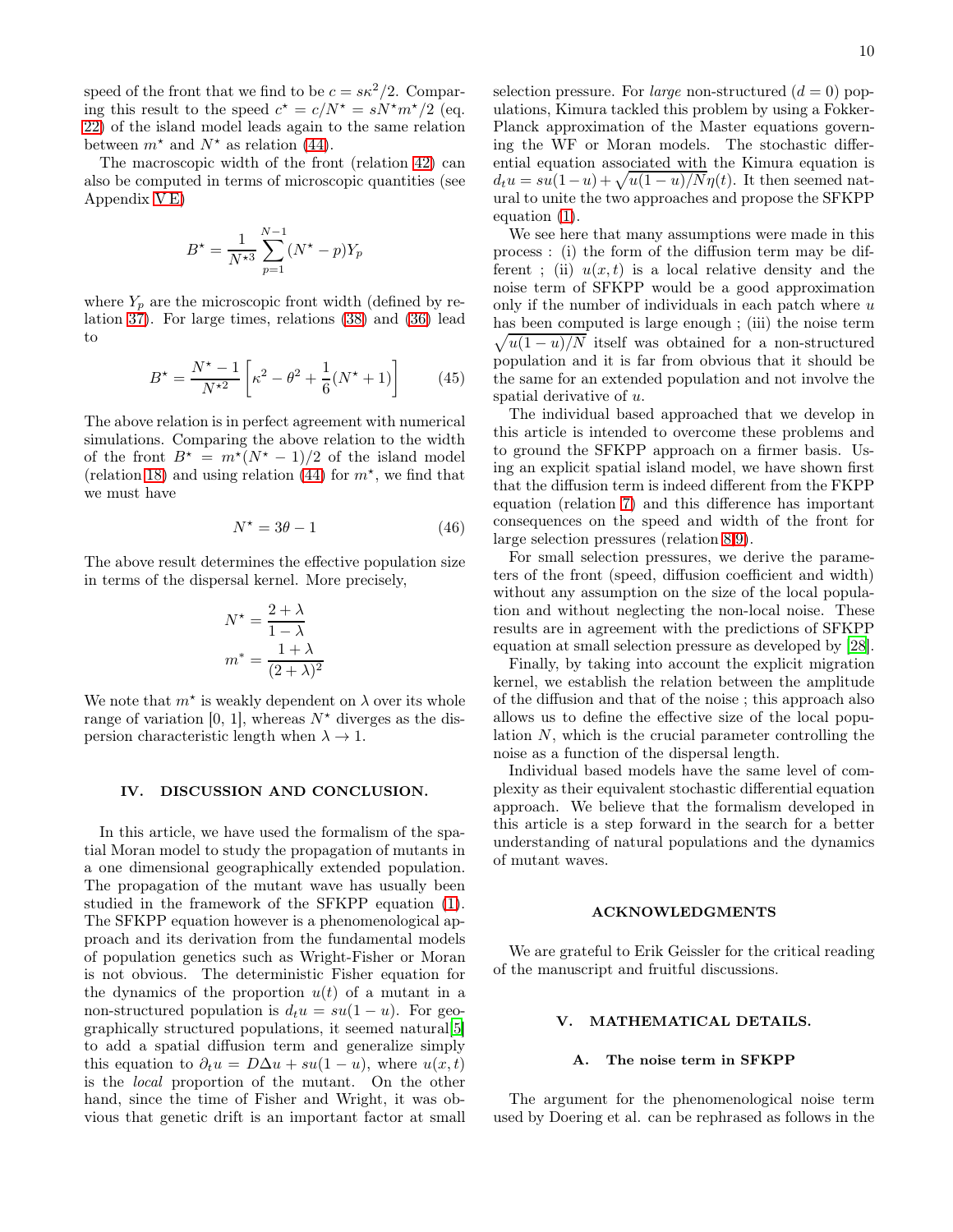$\left\langle \right\rangle$ 

framework of population genetics. For a non-structured population (a population at  $d = 0$ ), in an ecosystem with carrying capacity of N individuals formed of wild type individuals with fitness 1 and mutants with fitness  $1 + s$ , the transition rates for the one-step Moran process is [\[2](#page-12-1)]

$$
W(n \to m) = \delta_{|m-n|,1} \frac{\mu}{N} (N-n)n(1+\delta_{m-n,1}s)
$$

where  $n$  is the number of mutants. The probability  $P(n, t)$  of observing n mutants at time t is governed by the Master equation associated with these rates

$$
\frac{\partial P(n,t)}{\partial t} = \sum_{m} W(m \to n) P(m,t) - W(n \to m) P(n,t)
$$

For a *large* ecosystem  $(N \gg 1)$  at small selection pressure  $(Ns \ll 1)$ , the above Master equation can be approximated by a Fokker-Plank equation called the Kimura equation $[1, 2, 18]$  $[1, 2, 18]$  $[1, 2, 18]$  $[1, 2, 18]$  $[1, 2, 18]$  $[1, 2, 18]$ 

$$
\frac{\partial P(u,t)}{\partial t} = -s \frac{\partial [u(1-u)P]}{\partial u} + \frac{1}{N} \frac{\partial^2 [u(1-u)P]}{\partial u^2}
$$

where  $u = n/N$  and time is measured in units of  $1/\mu$ . The above diffusion equation is equivalent to a stochastic differential equation for the density  $u[29]$  $u[29]$ :

<span id="page-10-2"></span>
$$
\frac{du}{dt} = su(1-u) + \sqrt{u(1-u)/N}\eta(x,t) \qquad (47)
$$

The origin of the noise is the genetic drift due to the size of the system.

For a spatially extended system, the Doering et al. phenomenological approach to derive the SFKPP consists in adding a (spatial) diffusion term  $D\nabla^2 u$  to the stochastic equation [47,](#page-10-2) but conserving the same local noise term, and neglecting fluctuations from adjacent cells.

### <span id="page-10-1"></span>B. Moment computation algebra.

The rules of moment computations are fairly standard (see for example [\[30\]](#page-12-29)), but we give them here for selfconsistency. Various moments can be extracted directly from the Master Equation

<span id="page-10-3"></span>
$$
\frac{\partial P(\mathbf{n},t)}{\partial t} = \sum_{k} \left\{ W^{+}(a_{k}\mathbf{n}) P(a_{k}\mathbf{n}) - W^{+}(\mathbf{n}) P(\mathbf{n}) \right\}
$$

$$
+ \sum_{k} \left\{ W^{-}(a_{k}^{\dagger}\mathbf{n}) P(a_{k}^{\dagger}\mathbf{n}) - W^{-}(\mathbf{n}) P(\mathbf{n}) \right\} A8
$$

by multiplying it by some operator and then making the change of variable  $\mathbf{n} \to a_k \mathbf{n}$  or  $a_k^{\dagger} \mathbf{n}$ . Consider for example

$$
\frac{d\langle n_i n_j \rangle}{dt} = \frac{\partial}{\partial t} \sum_{\{\mathbf{n}\}} n_i n_j P(\mathbf{n}, t)
$$

After replacing  $\partial_t P$  by its value from equation [48,](#page-10-3) the first term on the r.h.s. of the above equation reads:

$$
I_1 = \sum_{\mathbf{n}} \sum_{k} n_i n_j W_k^+(a_k \mathbf{n}) P(a_k \mathbf{n}) - (\ldots)
$$

Changing the variable  $\mathbf{n} \to a_k^{\dagger} \mathbf{n}$  implies  $n_i \to n_i + \delta_{i,k}$ and  $n_j \rightarrow n_j + \delta_{j,k}$ and

$$
I_1 = \sum_{\mathbf{n}} \sum_{k} (n_i + \delta_{i,k}) (n_j + \delta_{j,k}) W_k^+(\mathbf{n}) P(\mathbf{n}) - (\dots)
$$
  
=  $\langle n_i W_j^+ + n_j W_i^+ + \delta_{i,j} W_i^+ \rangle$ 

Computing now the second term and grouping all the terms, we get

$$
\frac{d\langle n_i n_j \rangle}{dt} = \langle n_i \left( W_j^+ - W_j^- \right) \rangle + \langle n_j \left( W_i^+ - W_i^- \right) \rangle + \delta_{i,j} \langle W_i^+ + W_i^- \rangle
$$

For the neutral case  $s = 0$  we have

$$
W_i^+ - W_i^- = \frac{m}{2} n_i''
$$

and

$$
W_i^+ + W_i^- = \frac{2}{N} n_i (N - n_i) + \frac{m}{2} n_i'' - \frac{m}{N} n_i n_i''
$$

So finally

∂u

$$
\frac{d\langle n_i n_j \rangle}{dt} = \frac{m}{2} \langle n_i n''_j + n_j n''_i \rangle
$$

$$
+ \delta_{i,j} \left\{ \frac{2}{N} \langle n_i (N - n_i) \rangle + \frac{m}{2} \langle n''_i \rangle - \frac{m}{N} \langle n_i n''_i \rangle \right\}
$$

# <span id="page-10-0"></span>C. Front speed and width in the mean field approximation.

The minimum speed of propagating front of the equation

$$
\frac{\partial u}{\partial t} = D\left[1 + s(1 - u)\right] \frac{\partial^2 u}{\partial x^2} + \mu s u(1 - u) \tag{49}
$$

is obtained by following the original Fisher[\[5](#page-12-4)] approach. For a propagating front, on setting  $\partial_t u = -v \partial_x u$  and then setting  $g = -du/dx$ , we get the equation for  $g(u)$ :

<span id="page-10-4"></span>
$$
D\left[1 + s(1 - u)\right]g\frac{dg}{du} - v g + \mu s u(1 - u) = 0. \tag{50}
$$

Setting  $p = dg/du|_{u=0}$  as the slope of the curve at the origin  $u = 0$ , the equation for p is

$$
D(1+s)p^2 - vp + \mu s = 0
$$

which has a solution only for

$$
v \ge v_{min} = 2\sqrt{\mu D s (1+s)}
$$

The width  $B = \int_{\mathbb{R}} u(1-u)dx$  of the front can be computed following the same approach. Setting  $v =$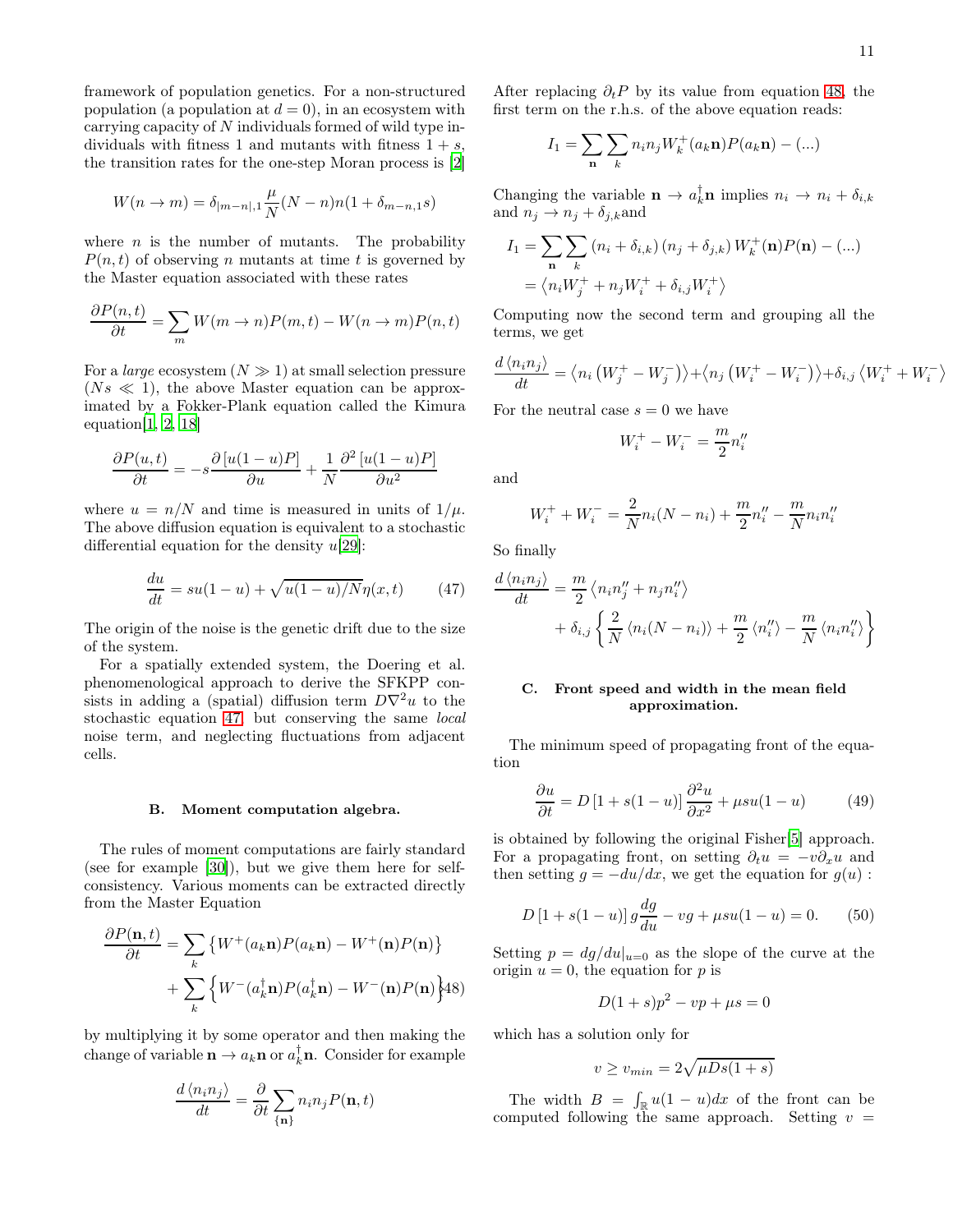$\partial_t \int_{\mathbb{R}} u dx$ , exchanging the derivation on t and integration on  $x$ , and performing integration by parts on the propagating front, we get

$$
v = \mu s B + D s \int_{\mathbb{R}} \left(\frac{du}{dx}\right)^2 dx
$$

$$
= \mu s B + D s \int_0^1 g du
$$

The shape of the front  $g(u)$  is not known. However,  $g(u)$ is a smooth function,  $g(0) = g(1) = 0$  and its slope at both ends,  $p = dg/du|_{u=0}$  and  $q = dg/du|_{u=1}$  are known and determined from equation [\(50\)](#page-10-4). Approximating then  $q(u)$  by a third order polynomial that respects these constraints

$$
g(u) = u(1 - u)(p - (p + q)u)
$$

leads to:

<span id="page-11-1"></span>
$$
B = 2\sqrt{\frac{D(1+s)}{\mu s}}\kappa(s)
$$
 (51)

where

$$
\kappa(s) = 1 - \frac{s}{24(1+s)} \left( \left( \sqrt{\frac{2+s}{1+s}} - 1 \right) (s+1) + 1 \right)
$$

$$
= \frac{15}{16} + \frac{13}{192s} + \mathcal{O}(s^{-2}) \text{ for } s \gg 1
$$

# <span id="page-11-0"></span>D. Choice of initial conditions.

The definition of various moments we use in this article such as relations [\(10](#page-3-2)[-12\)](#page-3-5) ensures that the infinite sums over sites contain only a finite number of non-zero terms; it avoids the problem of spurious effects due to manipulation of divergent series. However, the initial front may not need to be sharp, but only finite.

Consider the discrete function

$$
f_i = N \text{ if } i \leq 0; = 0 \text{ otherwise}
$$

where the position 0 corresponds the to middle of the initial front. We can redefine the moments as

$$
U = \sum_{i} n_i(t) - f_i
$$
  

$$
Z_p = \frac{1}{N^2} \sum_{i} \left\{ \langle n_i(t) n_{i+p}(t) \rangle - f_i f_{i+p} \right\}
$$

The differential equations we derived throughout this article remain invariant under this definition of the moments, the only difference being that the initial values of these moments are non-zero.

# <span id="page-11-2"></span>E. Relation between microscopic and macroscopic front width.

By definition,

$$
N^{*2}B^{*} = \sum_{q} n_{q}^{*}(N^{*} - n_{q}^{*})
$$
  
= 
$$
\sum_{q} \sum_{i,j=a_{q}}^{b_{q}} n_{i}(1 - n_{j})
$$
  
= 
$$
\sum_{q} \left\{ \sum_{i=a_{q}}^{b_{q}} n_{i}(1 - n_{i}) + \sum_{i=a_{q}}^{b_{q}-1} \sum_{j=i+1}^{b_{q}} (n_{i} + n_{j} - 2n_{i}n_{j}) \right\}
$$

where  $n^*$  is defined by relation [\(40\)](#page-8-4),  $b_q = a_q + N^* - 1$  and  $a_{q+1} = b_q + 1$ . Note that we have  $N^*$  possible choices for grouping individuals, as we can set  $a_q = N^*q + r$ , where  $r = 0, 1, ..., N^* - 1$ . As  $n_i = 0, 1$ , the first term in the above sum is zero and  $n_i^2 = n_i$ . Rearranging the indices in the second term, we have

<span id="page-11-3"></span>
$$
N^{\star 2} B^{\star} = \sum_{q} \sum_{k=1}^{N^{\star}-1} \sum_{i=a_q}^{b_q - k} (n_i + n_{i+k} - 2n_i n_{i+k}) \qquad (52)
$$

Note that for an unrestricted sum

$$
\sum_{i=-\infty}^{\infty} n_i + n_{i+p} - 2n_i n_{i+p} = Y_p
$$

However, the problem with expression [\(52\)](#page-11-3) is that we are missing the terms  $n_i n_{i+k}$ , where i is in one cell and  $i+k$  in another one. In fact, for each cell, we are missing k terms of the form  $n_i n_{i+k}$  connecting two neighboring cells. We now use our freedom to choose the grouping r: we use  $N^*$  different choices of r and sum all of them. A term missing in one choice of r will be recovered in another. As the result must not depend on the choice of r, we have

$$
N^*(N^{*2}B^*) = \sum_{p=1}^{N^*-1} (N^* - p)Y_p
$$

The index manipulation is clearer when performed manually on a few simple examples such as  $N^* = 2$  or 3.

# F. Numerical simulations.

All numerical simulations are written in C++, and data analysis is performed by the high level language Julia[\[31\]](#page-12-30). Numerical simulation of the island model (section [II\)](#page-1-0) is performed by a Gillespie algorithm by computing the jump probabilities from the transition rates [\(2,3\)](#page-1-2). For the generalized migration kernel of section [III,](#page-6-0) the Gillespie approach is too cumbersome and a direct approach has been used: the index of an individual is chosen at random and it is replaced by the value of another individual chosen according to the kernel  $m(k)$ .